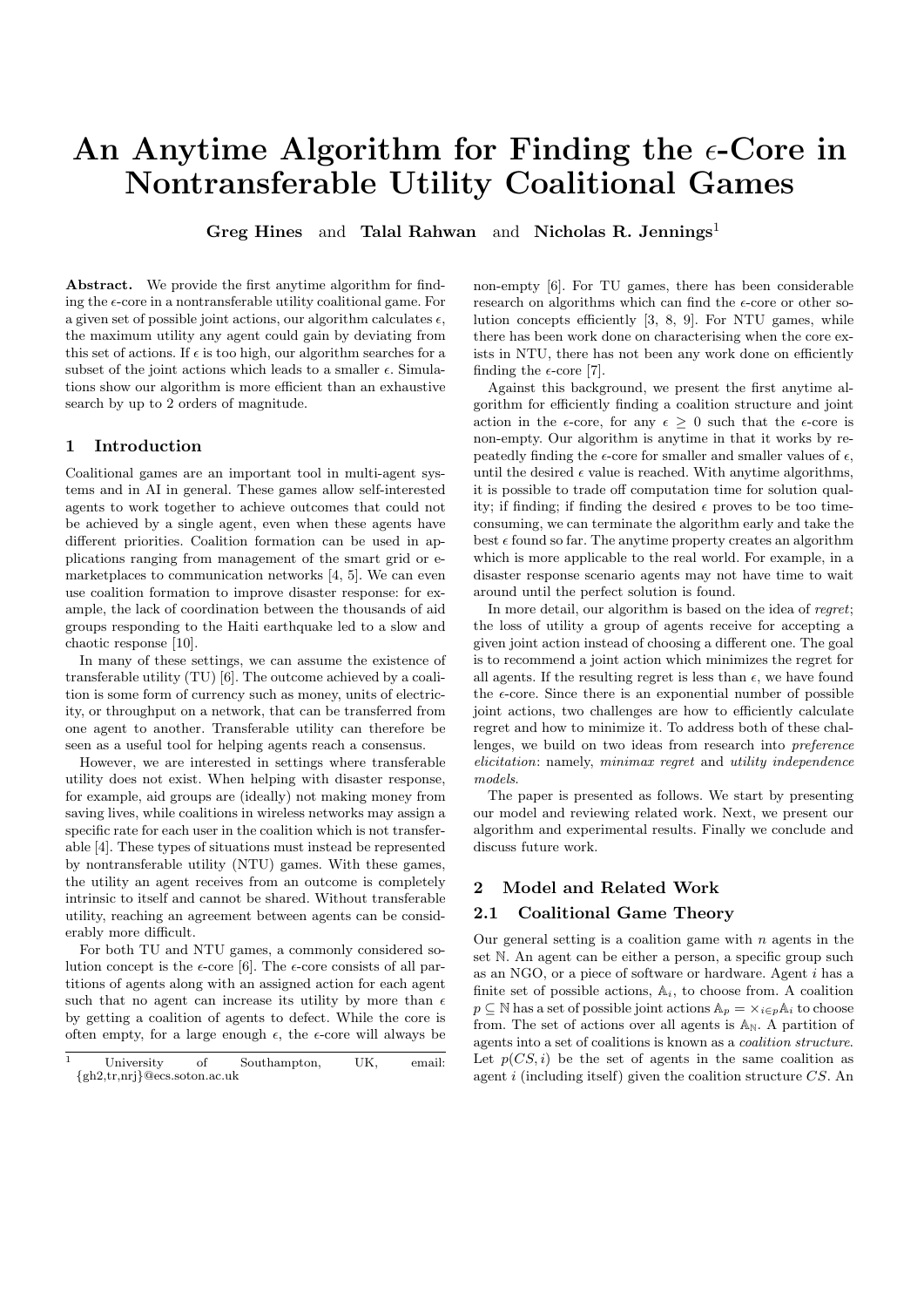implementation  $({p}, A_{p})$  is a set of disjoint coalitions and a joint action for each of those coalitions.

Agent i's preferences between joint actions is given by a utility function  $u_i : \mathbb{A}_{p(CS,i)} \to \mathbb{R}$ . This utility is completely internal to the agent and cannot be transferred from one agent to another. The ordering of the preferences can be completely different for every agent. An agent's utility value is determined only by the joint action which its coalition chooses, i.e. the coalitions do not interact with each other.

A defecting implementation  $({p}, A_{p})$  blocks the implementation  $(CS, A)$  (where p may or may not be in CS) if every agent in p either prefers or is indifferent to  $({p}, A_{p})$  over  $(CS, A)$  and at least one agent in p strictly prefers  $({p}, A_{p})$ . An implementation is in the core if no coalition of agents wishes to defect from the implementation. Since the core may be empty or difficult to find, we can also consider the  $\epsilon$ -core [6]. An implementation is in the  $\epsilon$ -core if it is blocked by a defecting implementation but no agent in the defecting coalitions increases their utility by more than  $\epsilon$ . Note that since coalitions do not interact with each other, we need only consider the possible defections and not the possible alternative implementations. For example, if there are two possible defections, then if the first defection blocks the implementation it does so regardless of whether the second defection occurs. This helps since the number of possible defections may be considerably less than the number of possible alternative implementations.

The goal of our work is to provide an algorithm which can help a group of agents that are trying to find an implementation which they can all agree on. We consider a setting where the agents approach a third party who will use our algorithm to find the best possible implementation in a given amount of time. This implementation is the default implementation; agents agree to follow this implementation unless a coalition of agents is willing to defect. The default implementation will be in the  $\epsilon$ -core, for some  $\epsilon \geq 0$ . If  $\epsilon > 0$ , the agents will have to decide if it is worth giving the third party additional time to run our algorithm to try and reduce  $\epsilon$ . We assume that all agents truthfully report their utility values.

#### 2.2 Preference Elicitation

Our algorithm searches for an implementation in the  $\epsilon$ -core by finding an implementation which minimizes regret. Regret is the loss of utility an agent receives for accepting an implementation instead of defecting. Creating an algorithm based on regret allows us to build on research from preference elicitation on how to efficiently calculate and how to minimize it. We can illustrate the use of preference elicitation by considering a slightly altered coalition formation problem. Suppose we have the mode from Section 2.1 but with an added user who is able to decide on the actions taken by each agent. This user has a utility function  $u : A_N \to \mathbb{R}$  and will choose an action which maximizes  $u$ , *i.e.* the user does not care about the agents' individual utilities.

In the worst case, the complexity of representing  $u$  is exponential with respect to the number of agents [1]. However, we can often find a more compact representation of u. For example, a common compact representation of  $u$  is additive independence where we decompose  $u$  as

$$
u(A) = \sum_{i \in \mathbb{N}} u(A_i), \tag{1}
$$

where  $u(A_i)$ :  $A_i \rightarrow R$  is a utility function with respect to only  $A_i$  [1]. The complexity of an additive independence representation is linear.

Suppose additive independence holds and we are helping the user choose between two joint actions  $A$  and  $A'$ . The downside of additive independence is that we cannot choose the best joint action merely by ordering  $A_i$ . Instead, choosing the best joint action requires some information about the actual values for  $u(A_i)$  [1]. A standard assumption in preference elicitation is that, due to cognitive limitations, instead of providing specific values for  $u(A_i)$ , the user can only provide lower and upper bounds [1].

Based on only these lower and upper bounds, we cannot calculate which joint action maximizes the user's utility. Rather, a common alternative is to choose the joint action which minimizes the maximum possible regret or loss of utility. The maximum regret for choosing A is

$$
MR(A) = u^{upper}(A') - u^{lower}(A)
$$

where  $u^{upper}(A')$  is an upper bound on  $u(A')$  and  $u^{lower}(A)$ is a lower bound on  $u(A)$ . These upper and lower bounds can be calculated using Equation 1 as well as the upper and lower bounds for  $u(A_i)$  provided by the user. Suppose that  $MR(A) = 0.3$  and  $MR(A') = 0.2$ . Now, Braziunas and Boutilier argue that, if we know nothing else about the user's preferences, we should choose the joint action  $A'$  since it achieves the minimax regret [1]. Since minimax regret and utility independence models are used in preference elicitation to efficiently calculate and minimize regret, we believe there is considerable value in adapting both of them for use with calculating and minimizing regret in a coalition formation setting.

### 3 The Algorithm

In this section we present our algorithm, Minimax Coalition Formation (MCF). Our goal is to maximize the agents' utility values by finding an implementation that all agents can agree to, i.e. no coalition of agents will wish to defect. If such an implementation exists, it is in the core. Since the core may be empty or may be impractical to find, we also consider the goal of finding an implementation that is in the  $\epsilon$ -core for a small value of  $\epsilon$ . Our algorithm can be stopped at any time and will return the best implementation found so far. With enough time, our algorithm will find an implementation in the  $\epsilon$ -core for any  $\epsilon$  such that the  $\epsilon$ -core is nonempty. Our main contribution is achieving these goals by adapting minimax regret for use with coalition formation.

Our first step is to redefine regret in terms of coalition formation. We begin by defining an agent's regret for accepting a given implementation instead of defecting.

Definition 1 (Individual Pairwise Regret). Individual pairwise regret is the loss of utility that agent i receives from accepting the implementation  $(CS, A)$  instead of the defecting implementation  $({p}, A'_{p})$ , i.e.,

 $PR(i, (CS, A), (p, A'_{p})) = u_i(p, A'_{p}) - u_i(CS, A).$ 

For brevity, we will omit CS and p.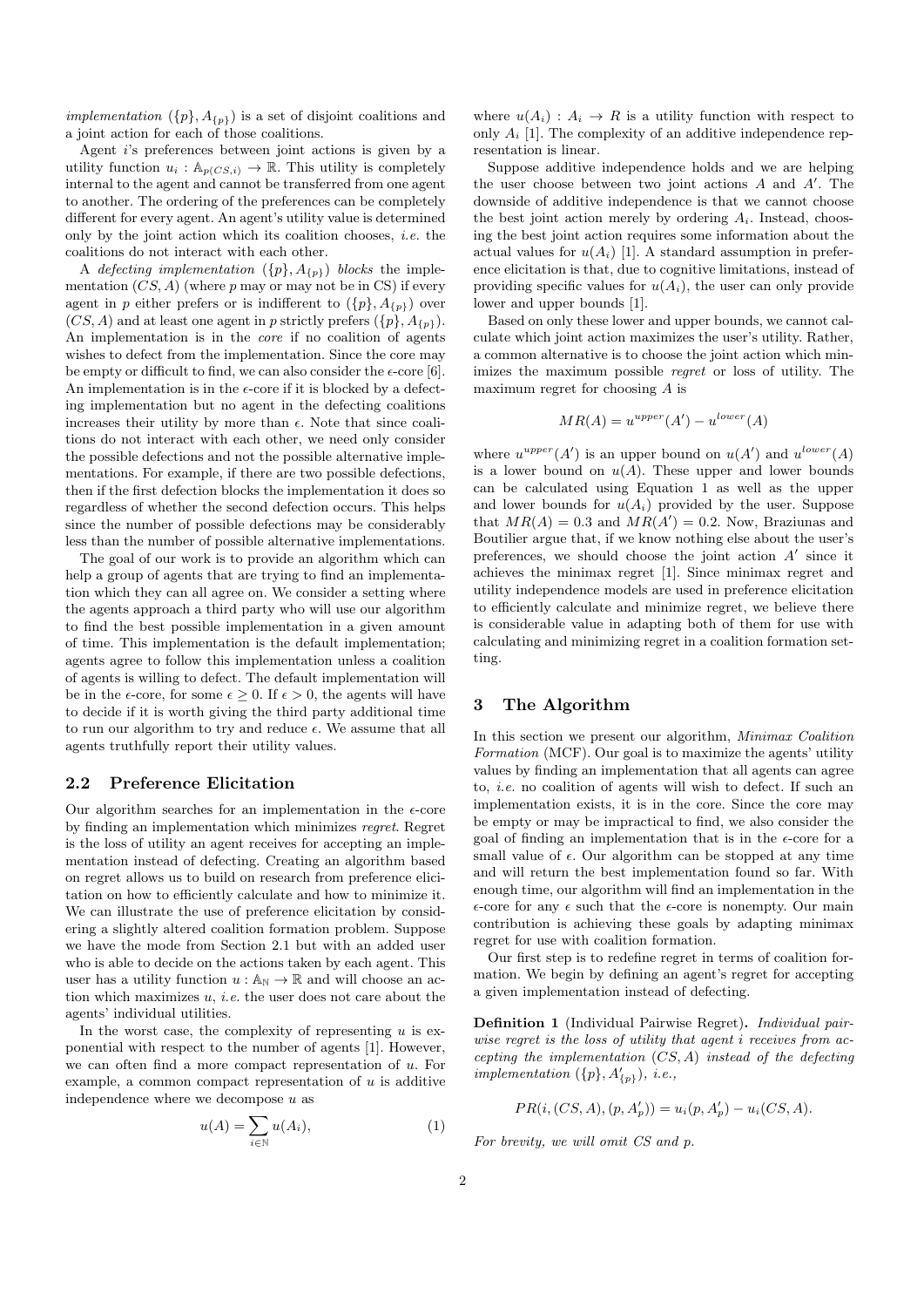For example, if  $PR(i, A, A'_p) > 0$ , then agent i strictly prefers the implementation  $(p, A'_p)$  over  $(CS, A)$ . However, agent *i* can only defect to  $(p, A'_p)$  if all the other agents in p also strictly prefer  $(p, A'_p)$  or are at least indifferent. Otherwise at least one agent in  $p$  will block the defection. This leads to the idea of a feasible defection.

Definition 2 (Feasible defection). The defecting implementation  $({p}, A'_{p})$  is feasible with respect to  $(CS, A)$  if

$$
\min_{i \in p} PR(i, A, A'_p) \ge 0,
$$

that is, all agents in p prefer  $(p, A'_p)$  over  $(CS, A)$  or are at least indifferent.

Using the idea of a feasible defection, we can generalize pairwise regret from one agent to a coalition.

Definition 3 (Coalition Pairwise Regret). The coalition pairwise regret for the coalition of agents p with respect to the implementation  $(CS, A)$  versus  $(p, A')$  is

$$
PR(A, A'_{p})
$$
  
= 
$$
\begin{cases} \max_{i \in p} PR(i, A, A'_{p}) & \text{if } \min_{i \in p} PR(i, A, A'_{p}) \ge 0 \\ 0 & \text{otherwise.} \end{cases}
$$

As a result, the coalition pairwise regret is zero as long as at least one agent in p objects to the defection.

We next generalize pairwise regret to being with respect to the set of joint actions  $A_p$  and use this generalization to determine if  $(CS, A)$  is in the  $\epsilon$ -core. For notational brevity, in the remainder of this paper, we assume that only the coalition p is threatening to defect. The generalization to multiple defections is straightforward. Indeed, our experimental results examine this general case.

Definition 4 (Pairwise regret). For the implementation  $(CS, A)$  and possible defection by the coalition p with the set of possible joint actions  $A_p$ , the pairwise regret is

$$
PR(A, \mathbb{A}_p) = \max_{A'_p \in \mathbb{A}_p} PR(A, A'_p).
$$

**Lemma 1.** The implementation  $(CS, A)$  is in the  $\epsilon$ -core if and only if  $PR(A, \mathbb{A}_p) \leq \epsilon$ .

Proof omitted for brevity.

Since  $p$  can choose its joint action after we have picked  $A$ , we must pick a joint action which minimizes the worst-case possible regret that could be caused by  $p$ . In this case, the optimal joint action to choose is

$$
A^{opt}(CS, p) = \arg\min_{A \in \mathbb{A}} PR(A, \mathbb{A}_p),
$$

and the corresponding best worst case regret is

$$
r^{opt}(CS, p) = \min_{A \in \mathbb{A}} PR(A, \mathbb{A}_p).
$$

Unfortunately, calculating  $r^{opt}$  (or finding  $A^{opt}$ ) requires an exhaustive search of  $A$  and  $A_p$ . This is because calculating  $r^{opt}$  requires finding the worst case defection which all agents agree to, which in the worst case may require an exhaustive search. We address this problem by instead using an upper bound on  $r^{opt}$  based on *relaxed pairwise regret*.

Definition 5 (Relaxed Pairwise Regret). For the implementation  $(CS, A)$  and defecting implementation  $({p}, A'_{p})$ , the relaxed pairwise regret

$$
PR^{+}(A, A'_{p}) = \max_{i \in p} PR(i, A, A'_{p}).
$$

That is, the relaxed regret is the maximum regret over all agents in p, regardless of whether or not all agents would agree to the joint action  $A'_p$ . We can similarly define the relaxed pairwise regret with respect to  $A_p$  as

$$
PR^{+}(A, \mathbb{A}_{p}) = \max_{A'_{p} \in \mathbb{A}_{p}} PR^{+}(A, A'_{p}).
$$

Since  $PR^+ \ge PR$ ,  $PR^+$  is always a valid upper bound on the possible regret. Thus, trying to minimize  $PR^+$  is a reasonable alternative to trying to minimize  $PR$ . However, as the following derivation shows, we encounter another problem when trying to efficiently minimize regret:

$$
\min_{A \in \mathbb{A}} PR^+(A, \mathbb{A}_p)
$$
\n
$$
= \min_{A \in \mathbb{A}} \max_{A'_p \in \mathbb{A}_p} \max_{i \in p} PR(i, A, A'_p)
$$
\n
$$
= \min_{A \in \mathbb{A}} \max_{i \in p} \max_{A'_p \in \mathbb{A}_p} PR(i, A, A'_p)
$$
\n
$$
= \min_{A \in \mathbb{A}} \max_{i \in p} \max_{A'_p \in \mathbb{A}_p} [u_i(p, A'_p) - u_i(CS, A)]
$$
\n
$$
= \min_{A \in \mathbb{A}} \max_{i \in p} \left[ \max_{A'_p \in \mathbb{A}_p} u_i(p, A'_p) - u_i(CS, A) \right]
$$

Since  $\min_{y} \max_{x} f(x, y) \neq \max_{x} \min_{y} f(x, y)$ , we cannot further simplify this equation. To overcome this, we consider a relaxed goal of finding an upper bound on the optimal regret using maximum regret.

Definition 6 (Maximum regret). Given a coalition structure CS, the maximum regret is

$$
MR(\mathbb{A}, \mathbb{A}_p) = \max_{A \in \mathbb{A}} PR^+(A, \mathbb{A}_p).
$$
 (2)

Calculating the maximum regret is straightforward:

$$
MR(\mathbb{A}, \mathbb{A}_p) = \max_{A \in \mathbb{A}} \max_{A'_p \in \mathbb{A}_p} \max_{i \in p} PR(i, A, A'_p)
$$
  
= 
$$
\max_{A \in \mathbb{A}} \max_{i \in p} \left[ \max_{A'_p \in \mathbb{A}_p} u_i(p, A'_p) - u_i(CS, A) \right]
$$
  
= 
$$
\max_{i \in p} \left[ \max_{A'_p \in \mathbb{A}_p} u_i(p, A'_p) - \min_{A \in \mathbb{A}} u_i(CS, A) \right]
$$

Using additive independence from Equation 1 we can further simplify this equation so that it can be calculated efficiently. Letting  $A'_{p,j}$  be the action for agent j in  $A'_{p}$ :

$$
MR(\mathbb{A}, \mathbb{A}_p) = \max_{i \in p} \left[ \max_{A'_p \in \mathbb{A}_p} \sum_{j \in p} u(A'_{p,j}) - \min_{A \in \mathbb{A}} \sum_{j \in p(CS,i)} u(A_j) \right]
$$

$$
= \max_{i \in p} \left[ \sum_{j \in p} \max_{A_j \in \mathbb{A}_j} u(A_j) - \sum_{j \in p(CS,i)} \min_{A_j \in \mathbb{A}_j} u(A_j) \right].
$$
(3)

Since Equation 3 is maximizing over the sets of actions for each agent as opposed to over all joint actions, Equation 3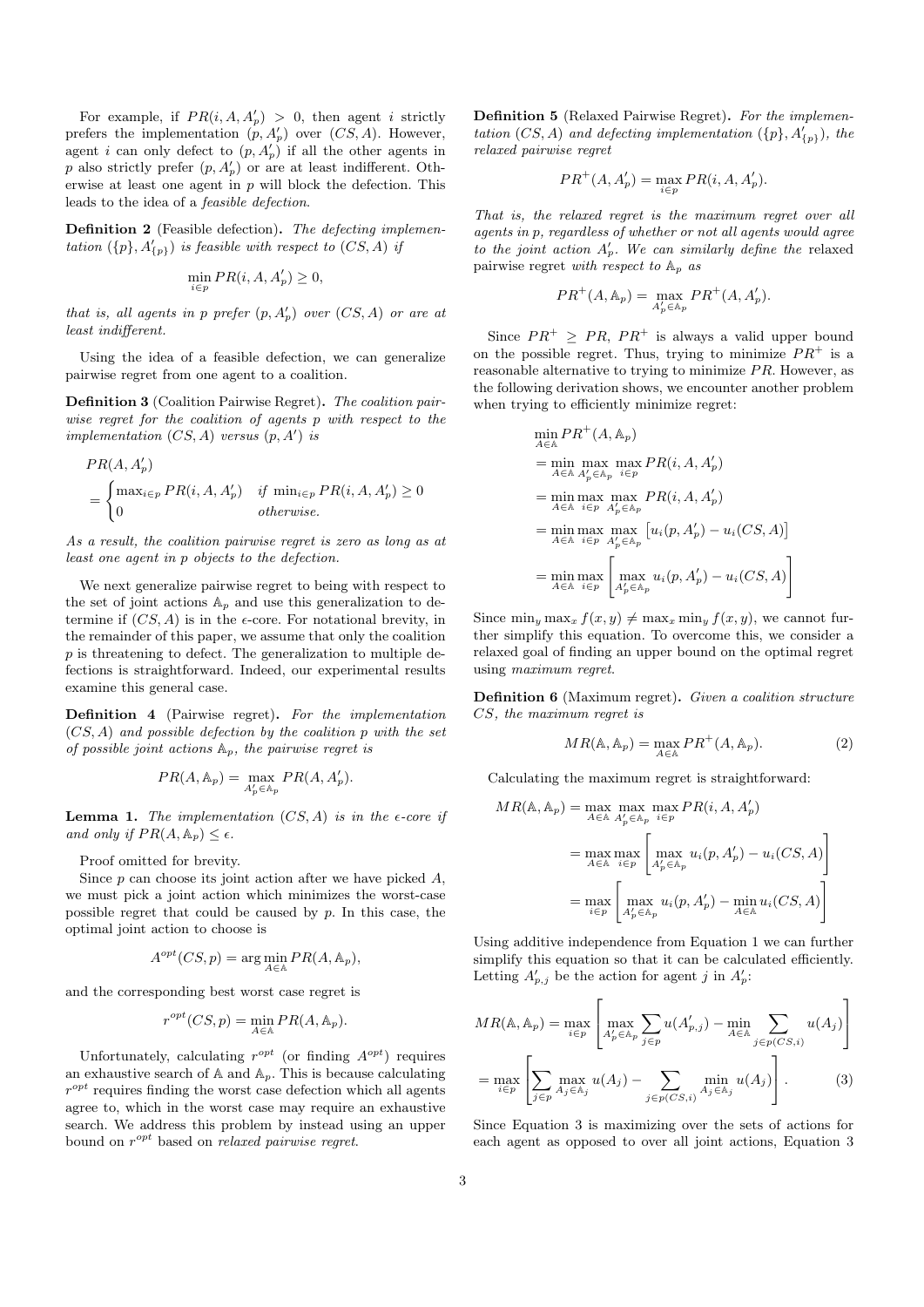can be calculated in polynomial time even when there is an exponential number of possible joint actions.

We calculate the maximum regret for every possible coalition structure. The coalition structure with the lowest maximum regret is the *minimax coalition structure*  $(CS^*)$  and the corresponding regret is the minimax regret (MMR). We should choose this coalition structure since it guarantees the lowest worst-case regret. If  $MMR \leq \epsilon$ , then any implementation based on  $CS^*$  will result in the maximum regret being less than or equal to  $\epsilon$ . If  $\epsilon$  is below some desired threshold, we can save considerable time by not having to figure out which joint action gives the best implementation, since all will work.

If  $\epsilon$  is too large, we reduce it by using our algorithm *Mini*max Coalition Formation (MCF). Our first step is defining a relaxation of (joint) actions, (joint) partial actions.

Definition 7 ((Joint) Partial Actions). A joint partial action  $J_p \subseteq \mathbb{A}_p$  is given by

$$
J_p = \times_{i \in p} J_i,
$$

where  $J_i \subset \mathbb{A}_i$  is a partial action.

Given a joint partial action  $J \subseteq A$  and a set of joint partial actions  $\mathbb{J}_p$  over  $\mathbb{A}_p$ , we can define a generalization of maximum regret (Equation 2):

$$
MR(J, \mathbb{J}_p) = \max_{A \in J} \max_{J_p \in \mathbb{J}_p} \max_{A'_p \in J_p} PR^+(A, A'_p). \tag{4}
$$

For example, our original definition of maximum regret can be written as  $MR(A, \{A_p\})$ . Similarly to Equation 3, we can calculate Equation 4 in polynomial time with respect to the number of partial joint actions in  $\mathbb{J}_p$ .

A preliminary step in decreasing the maximum regret is to make sure that we only consider the Pareto optimal joint actions in J. A Pareto optimal joint action is one which cannot be changed in any way without decreasing the utility for at least one agent. If  $A \in J$  is not a Pareto optimal joint action, then there is at least one joint action in  $J$  which every agent either strictly prefers over A or is indifferent to. As a result, including A in J can increase the maximum regret. With additive independence, we can use joint partial actions to efficiently express all Pareto optimal joint actions. If we let  $\mathbb{A}^{PO}_{\mathbb{N}}$  be the set of all Pareto optimal actions and  $\mathbb{A}^{PO}_{i}$  be the set of Pareto optimal actions with respect to  $A_i$  then

$$
\mathbb{A}_{\mathbb{N}}^{PO} = \times_{i \in \mathbb{N}} \mathbb{A}_i^{PO}.
$$
 (5)

Proof omitted for brevity. The set of Pareto optimal joint actions is thus a joint partial action. As a result, we decrease the maximum regret by setting  $J$  in Equation 4 to Equation 5.

Decreasing the maximum regret means refining either J or  $\mathbb{J}_p$  in Equation 4. MCF refines J and  $\mathbb{J}_p$  using two methods, action branching and defection pruning, respectively. Action branching splits J into smaller joint partial actions and chooses the subset which minimizes Equation 4. Defection pruning removes joint actions in  $\mathbb{J}_p$  which do not lead to feasible defections.

MCF uses a search tree to find the lowest possible maximum regret. An example search tree is shown in Figure 1 where some coalition structure  $CS$  where  $n = 3$  and we are concerned with a possible defection of  $p = \{1, 2\}$ . There will

$$
\mathbf{A}: J = \mathbb{A}_1 \times \mathbb{A}_2 \times \mathbb{A}_3
$$
  
\n
$$
\mathbb{J}_p = \{ \mathbb{A}_1 \times \mathbb{A}_2 \}
$$
  
\n
$$
\mathbf{B}: J = \mathbb{A}_1^{left} \times \mathbb{A}_2 \times \mathbb{A}_3
$$
  
\n
$$
\mathbb{J}_p = \{ \mathbb{A}_1 \times \mathbb{A}_2 \}
$$
  
\n
$$
\mathbb{J}_p = \{ \mathbb{A}_1 \times \mathbb{A}_2 \}
$$
  
\n
$$
\mathbb{D}: J = \mathbb{A}_1^{right} \times \mathbb{A}_2 \times \mathbb{A}_3
$$
  
\n
$$
\mathbb{J}_p = \{ \mathbb{A}_1 \times \mathbb{A}_2 \times \mathbb{A}_3
$$
  
\n
$$
\mathbb{J}_p = \{ \mathbb{A}_1 \times A_2, (A_1, A_2') \}
$$

Figure 1: An example of a search tree for the coalition structure CS against a possible defection by agents 1 and 2. Nodes B and C were created using an action branch, as shown in Algorithm 1, on  $\bf{A}$ . Node  $\bf{D}$  was created using defection pruning. as shown in Algorithm 2, on node C.

| <b>Algorithm 1</b> Action Branching Algorithm                                                                                   |
|---------------------------------------------------------------------------------------------------------------------------------|
| Choose node $(J, \mathbb{J}_n)$ to split                                                                                        |
| Choose agent i and split $J_i$ into $J_i^{right}$ and $J_i^{left}$                                                              |
| Create child nodes $(\hat{J}_i^{right} \times J_{i \neq i}, \mathbb{J}_p)$ and $(J_i^{left} \times J_{i \neq i}, \mathbb{J}_p)$ |
| Use defection pruning on both child nodes                                                                                       |

be one search tree for each possible coalition structure. Each node is identified by the tuple  $(J, \mathbb{J}_p)$ . The root node, Node **A** in Figure 1 is  $(A, \{A_p\})$ . Our first method for reducing the maximum regret, an action branch, shown in Algorithm 1, simply splits  $J$  into two smaller joint partial actions. For example, in Figure 1, Nodes B and C are created by an action branch on the root node, A.

There are many possible heuristics that can be used to choose which node to split and how to split it. We used a simple greedy heuristic which always branched the minimax node and split a joint partial action by the partial action corresponding to the the greatest utility range over all agents. In a few cases, with this approach our algorithm would become stuck and additional iterations of our algorithm would not decrease the minimax regret. We identified such cases when the minimax regret had not decreased after a certain number of iterations. Then we would branch on the node with the second lowest maximum regret.

After each action branch, we use defection pruning on both child nodes to remove infeasible joint actions from  $\mathbb{J}_p$ . Consider, for example, Node **C** in Figure 1 where  $\mathbb{J}_p = {\mathbb{A}_1 \times \mathbb{A}_2}.$ Suppose that

$$
(A'_1, A'_2) = \arg\max_{(A_1, A_2) \in \{\mathbb{A}_1 \times \mathbb{A}_2\}} MR(J, \{(A_1, A_2)\}),
$$

that is, the joint action  $(A'_1, A'_2)$  maximizes  $MR(J, \mathbb{J}_p)$ . But if either agent 1 or agent 2 objects to  $(A'_1, A'_2)$ , then it will not result in a feasible defection. This means that  $MR(J, \mathbb{J}_p)$ may be an overestimation. If this is the case, we can lower  $MR(J, \mathbb{J}_p)$  by removing  $(A'_1, A'_2)$  from  $\mathbb{J}_p$ . The first step in defection pruning is to decompose  $\mathbb{J}_p$  in such a way that  $(A'_1, A'_2)$ is isolated. For example, if  $\mathbb{A}_1 = \{A_1, A'_1\}$  and  $\mathbb{A}_2 = \{A_2, A'_2\}$ , then we can decompose  $\mathbb{J}_p$  as  $\{ \mathbb{A}_1 \times A_2, (A_1, A'_2), (A'_1, A'_2) \}.$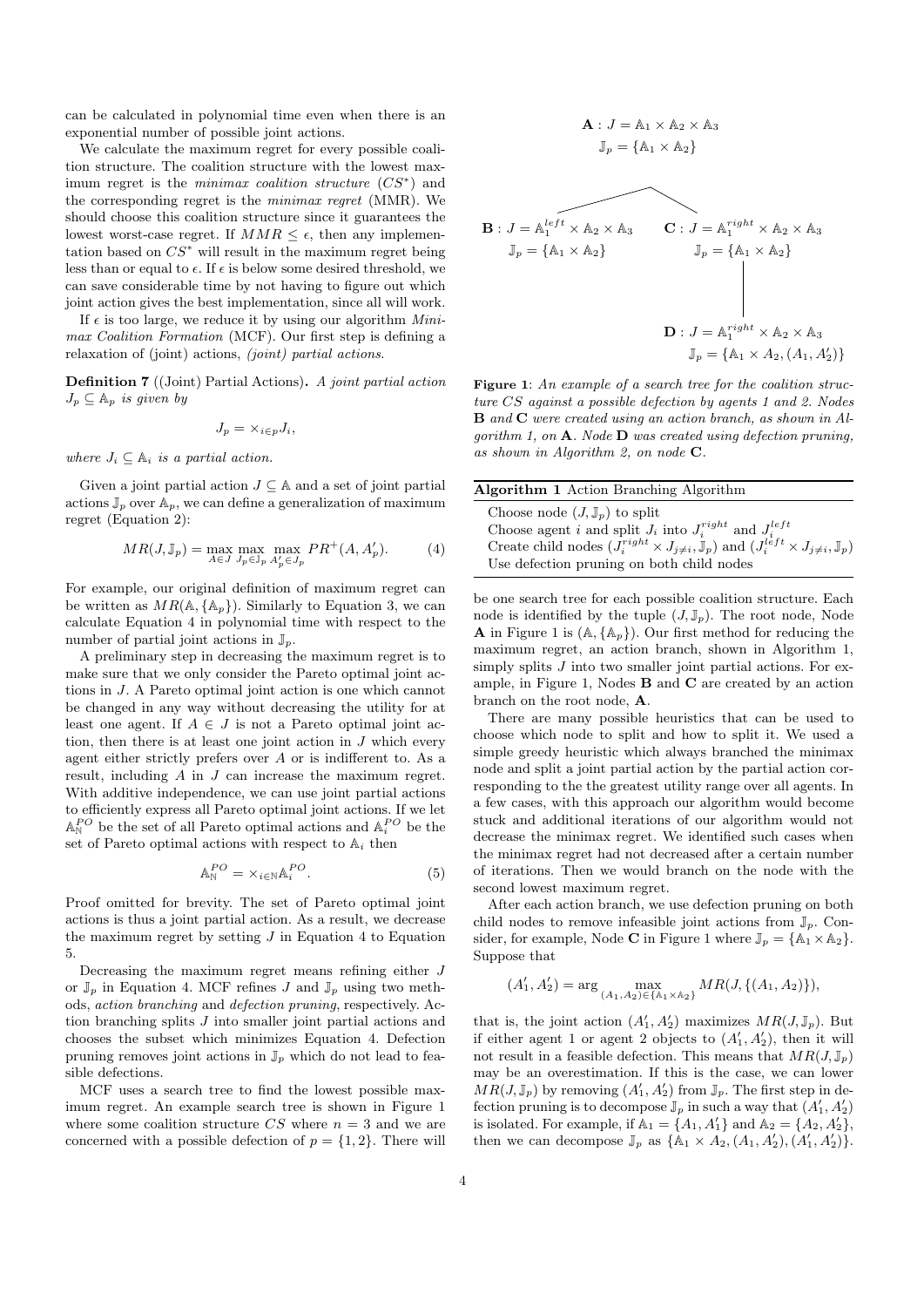| Algorithm 2 Defection Pruning Algorithm |  |  |  |
|-----------------------------------------|--|--|--|
|-----------------------------------------|--|--|--|

**Require:** Node  $(J, \mathbb{J}_n)$ loop  $A_p^w = \max_{J_p \in \mathbb{J}_p} \arg \max_{A_p \in J_p} MR(J, \{(A)\})$ Split  $\mathbb{J}_p$  into  $(A_p^w) \cup \mathbb{J}_p'$ if  $\min_i \max_{A \in J} PR(i, A, A_p^w) < 0$  then Remove  $A_p^w$  from  $\mathbb{J}_p$  {There is at least one agent who will always object to  $A_p^w$  } else Break end if end loop

If  $(A'_1, A'_2)$  is not feasible, we remove it from  $\mathbb{J}_p$  (as demonstrated in Figure 1) and repeat this process until no more joint partial actions can be pruned.

After we have split a node and pruned both of its children, we then search for a node which minimizes the maximum regret. This node is called the minimax node and the corresponding joint partial action offers the lowest maximum regret found so far for the given coalition structure. Since splitting and pruning will never increase the minimax regret, we only need to search through the leaf nodes to find the minimax node. The overall minimax regret is the lowest minimax regret over all coalition structures. The corresponding coalition structure and joint partial action give the best implementation found so far. Since we can stop MCF after any iteration and go with the best implementation yet found, MCF is an anytime algorithm.

#### 4 Experimental Results

We next present our experimental results. While the theory presented in the previous section allows for arbitrary coalitions, for our experiments we wanted to consider scenarios that could be plausible in real-world examples. In the real world, many possible coalitions may be unable to form: for example, communication infrastructure limitations may limit the maximum size of coalitions or geographical constraints may prevent specific agents from working together. To model such situations, we rely on the language for constrained coalition formation provided by Rahwan et. al. [9]. The basic form of this language models constraints on the individual coalitions, as opposed to constraints over the whole coalition structure. We used constrained coalition formation to create tractable test cases where only coalitions of a specific size are allowed to form.

To demonstrate the difficulty of finding the  $\epsilon$ -core, we began with a simulation consisting of 4 agents, each with 5 possible actions, and only coalitions of size 2 allowed. For each coalition structure, there are 4 possible defecting coalitions (it is possible for different defections to result in the same coalition structure); these settings result in 1875 possible implementations and for each implementation, 100 possible defecting implementations. For this scenario, as well as all subsequent ones, we tested 100 cases to help ensure statistical significance of the results. Due to a lack of alternative algorithms to compare ours against, our benchmark algorithm was an exhaustive search (for brevity, the details of the exhaustive search are omitted). Figure 2 shows the  $\epsilon$ -core versus the me-



Figure 2: The median number of iterations to reach a given minimax regret or  $\epsilon$  value for both an exhaustive search and our MCF algorithm.



Figure 3: The median number of iterations to find an implementation in the core as the number of actions per agent varies for both an exhaustive search and our MCF algorithm.

dian number of iterations of the exhaustive search. Note the logarithmic x axis. The results, as well as subsequent ones. showed a heavy-tailed distribution since the difficult test cases tended to be especially difficult. As a result, all of our figures show the median instead of the mean since the median is more robust against outliers. Our error ranges were calculated using median absolute deviation, the median absolute difference from the median, which is also robust against outliers. Even in this simple setting, the exhaustive search takes, on average, almost 8000 iterations to find an implementation in the core. We also see that initially  $\epsilon$  decreases quickly, while later on the decrease is much slower. This slowing down is due to the nature of random sampling; the smaller  $\epsilon$  is the more iterations are needed to decrease it. For this initial simulation, as well as the subsequent ones, for roughly 1% to 2% of the test cases, the core was empty. Given the low percentages, these test cases were ignored.

We next ran MCF in the same setting. Since the majority of the work in our algorithm is done by the pruning, we counted the number of iterations for our algorithm by the number of iterations of the defection pruning method. We identified MCF as being stuck if the minimax regret had not decreased after 10 iterations. The results are also shown in Figure 2. As with the exhaustive search, with our algorithm the minimax regret